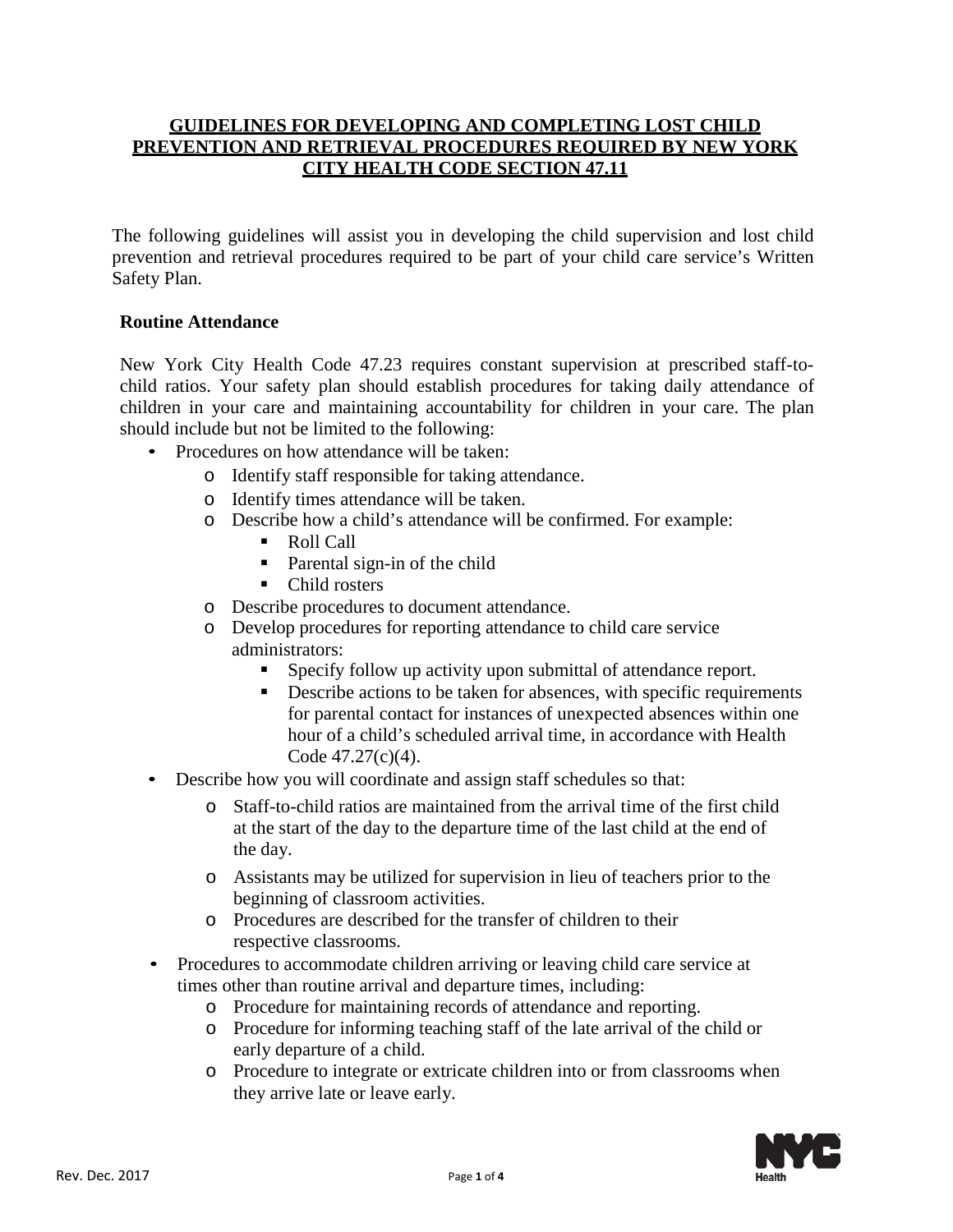- o Alternative arrangements for the care and supervision of the child when they arrive after their routinely assigned class has left the child care service facility on offsite activities or trips.
- Procedures to maintain accountability for children throughout the day, with specific attention to changes in activity, location, periods of outdoor play and the use of bathroom facilities.
- Training procedure for staff in attendance requirements.

## **Special Events and Trips**

The potential for a child to go missing is increased during times of special activities and field trips. Therefore, the safety plan should include supplementary procedures for these times.

- Plans should identify an event/trip coordinator, responsible for all facets of the event/trip activity.
- Describe procedures requiring that staff be familiar with the destination prior to the event/trip.
- Develop procedures for recording parental approval for their child to participate in the event/trip.
- Establish sign-out procedures for attendees, with instructions for how to notify child care service administrators.
- Establish procedures to increase supervision ratios by assigning auxiliary staff or the use of volunteers. All staff and volunteers who are assigned child supervision duties must be cleared.
- Establish lines of authority for staff and volunteers during event/trip.
- Develop and describe methods for communication among groups and between separate groups at event/trip, as well as among and between event/trip attendees and child care service administrators, including:
	- o Provision of emergency contact information for attendees of event/trip.
		- Local police or precinct
		- Information on emergency medical personnel at destination
		- **Local hospital**
	- o Means of communication to ensure communication is guaranteed. You should not depend on unpredictable methods.
	- o Develop a contact/communication tree.
- Describe accountability procedures, which may include the following:
	- o Take attendance prior to the start of an activity or leaving the child care service.
	- o Monitor and retake attendance periodically.
	- o Maintain a trip attendance log.
	- o Establish a buddy system.
	- o Assign small groups of children to specific staff or volunteer supervisors.

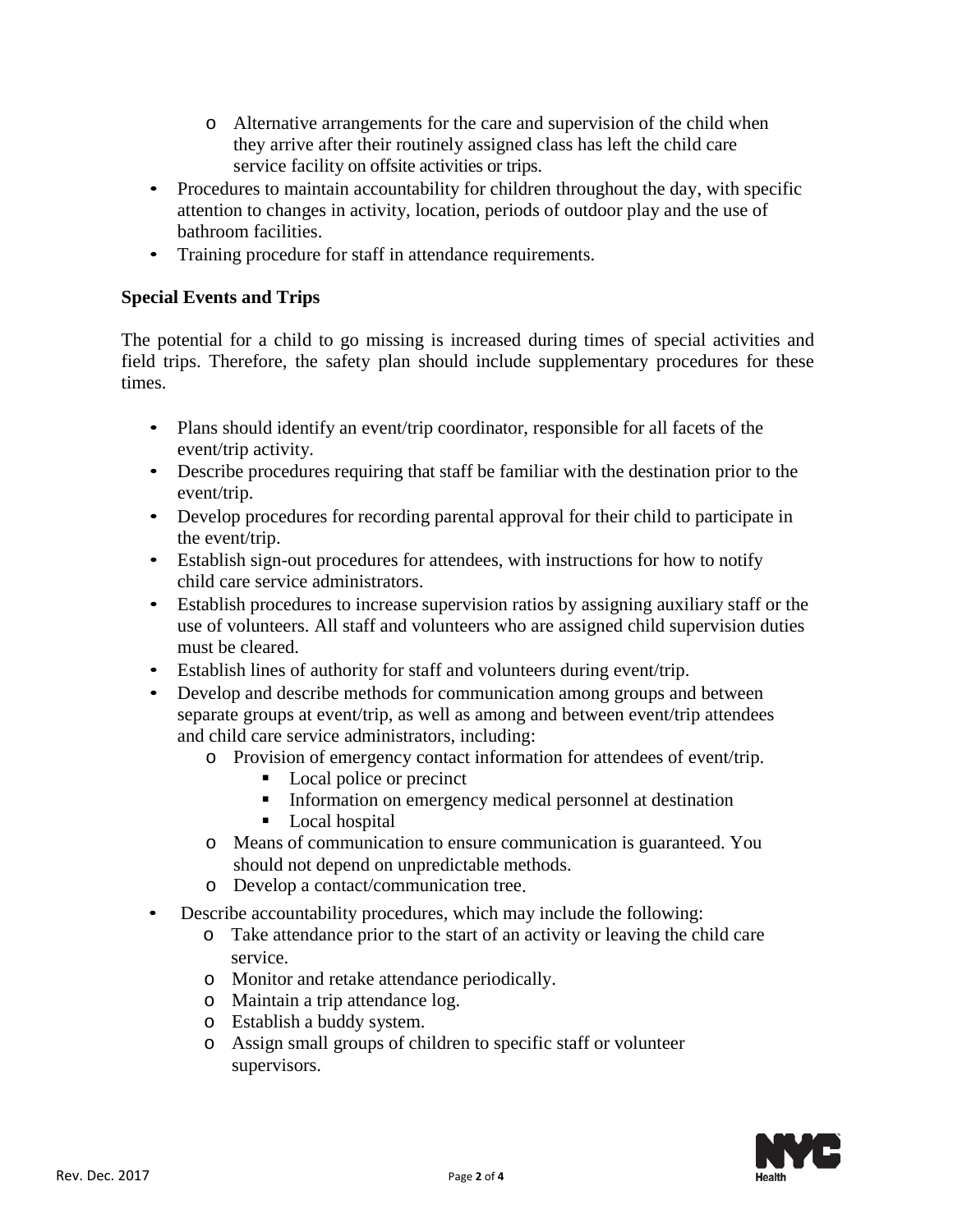- o Use child identifiers, such as:
	- Tags with child service name
	- Child care service identifying t-shirts
- o Establish areas of refuge/regrouping, as required.
- o Describe procedures to maintain group cohesiveness during the entire event/trip, especially during transit.
- o Take attendance again prior to departure from the event and upon returning to the child care service.
- Develop and describe how staff and attending children will be trained in event/trip accountability requirements.

## **Lost Child Procedures**

In the event a child goes missing from a child care service, the safety plan must include provisions incorporating emergency reporting, search activities and maintenance of supervision for the remaining children.

- Establish instructions to staff for the reporting of missing children, including:
	- o Identify when, how and by whom reports of missing children are to be submitted to administrators of the child service and City and State agencies, including the Police Department, Administration for Children's Services, Department of Education, New York State Central Register for Child Abuse Maltreatment and the Department of Health and Mental Hygiene.
	- o Timeframe for reporting missing child.
	- o Method for reporting missing child to child's parents.
- Describe procedures for initiating and carrying out the search for the child:
	- o Identify members of a search team.
	- o Describe how search area parameters, duration and scope will be identified and determined.
	- o Describe how required staff-to-child ratios for remaining children will be maintained.
	- o Include procedures for searches in areas incorporating subways and busses when those modes of transportation are involved.
	- o Communication requirements for search parties.
	- o Guidelines for search area expansion and instructions on when it becomes necessary to include emergency services personnel in a search.
- Provide instructions for remaining groups, including:
- o Procedures for remaining in contact with search party.
- o Instructions on how groups should determine whether to remain at the activity/trip destination or return to the child care service.
- Describe measures to be taken at cessation of the search:
	- O Include instructions for the assessment of retrieved children.
	- o Include identity of individual responsible for conducting assessment.